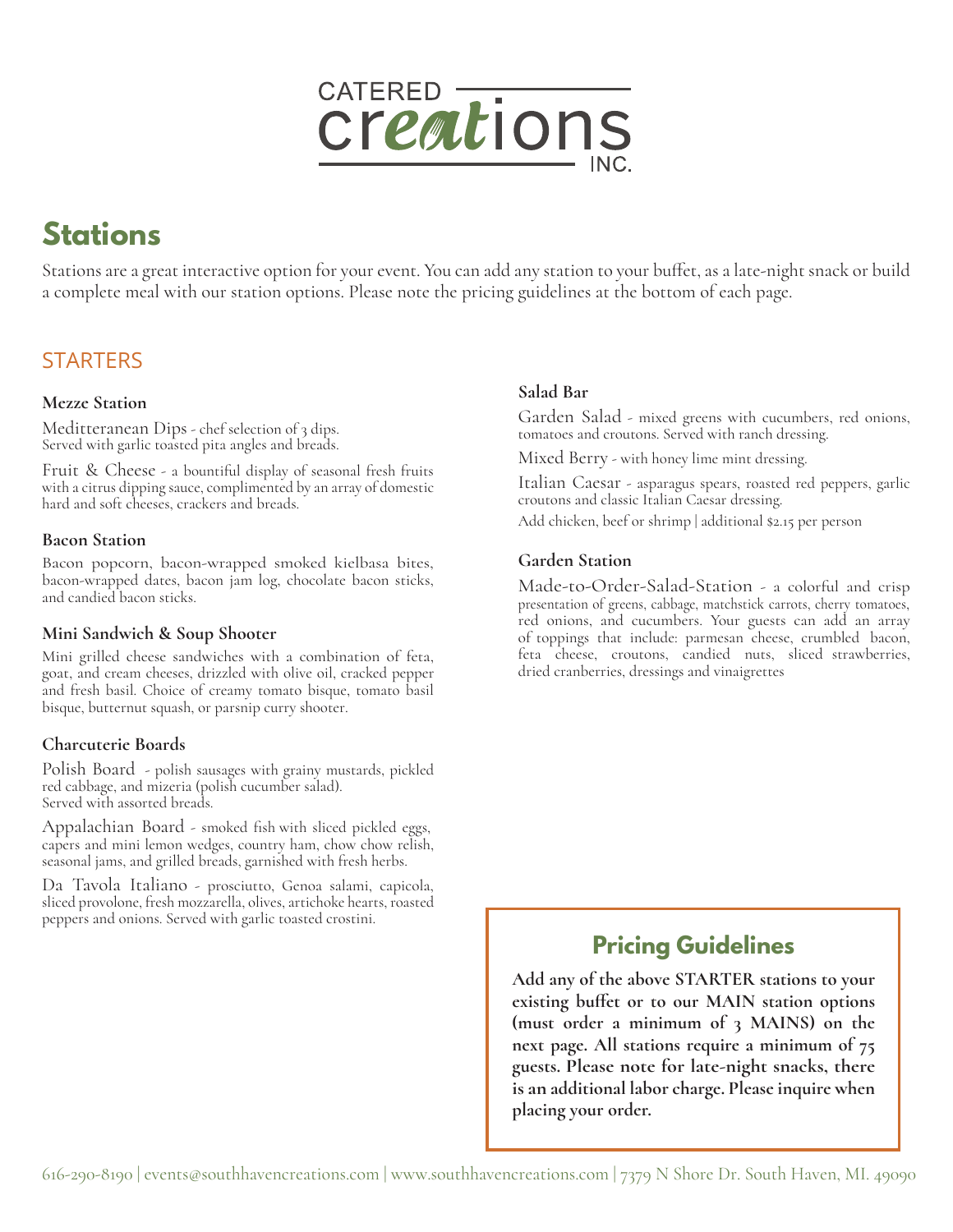

# MAINS

#### **Gourmet Mashed Potato Bar**

Choice of 2 - mashed sweet potatoes, Yukon gold potatoes, or mashed cauliflower. Served with an assortment of toppings including: gravy, parmesan cheese, crumbled bacon, sour cream, butter, shredded cheddar, green onions, roasted pecans, brown sugar, cinnamon butter and marshmallow cream sauce

#### **Pasta Station**

Your choice of 2 sauces, 2 pastas and 3 toppings. Served with garlic bread and parmesan cheese

Sauces- basil pesto cream, alfredo, hearty red meat sauce, vodka sauce, or pesto sauce

Pastas - bow-tie, penne, or cavatappi

Toppings - garlic sautéed mushrooms, pine nuts, Italian marinated chicken strips, tomatoes in herbed olive oil, roasted red peppers, oven roasted veggies, or Italian sausage

#### **Southwest Stations**

All served with a Mexican Caesar salad – greens with a mixture of queso fresco, roasted pumpkin seeds, corn and black beans topped with tortilla strips and a cilantro Caesar dressing

Chili Station - hearty beef chili and white chicken chili served with crackers, shredded cheese, jalapenos, diced onions, sour cream and salsa

Fajitas Station - Choice of 1 protein - sautéed seasoned beef, pork or chicken served with tortillas, sauteed peppers and onions, shredded cheese, sour cream and salsa

Taco Station - Choice of 1 protein - seasoned beef, chicken, sweet potatoes or fish served in a soft taco shell. Toppings include shredded lettuce, cheese, two flavos of Cholula®, pico de gallo, cilantro, fresh salsa and sour cream.

#### **South in Your Mouth Station**

Choice of shrimp with grits or jambalaya. Served with collard greens, and fried green tomatoes

#### **Slider Station**

Choice of 2 - Pulled pork, sloppy joes, meatball parmigiana, spicy pulled chicken, turkey burger or Beyond burger on mini pretzel buns. Served with kettle chips and dip.

#### **Mac and Cheese Station |**

Your guests can add their choice of toppings including: cheddar cheese, green onions, peas, crumbled bacon, Parmesan, jalapenos, fontina and gorgonzola cheeses. Served with our famous cornbread with honey butter

Add On Options: chicken, shrimp or pulled pork

### **Grill Station**

Marinated Beef & Chicken - beef and chicken, marinated, grilled and cut on bias

Seasonal Fresh Vegetables – doused with olive oil, cracked black pepper and kosher salt, then fire-roasted

#### **Carvery Station**

Filet of Tenderloin - with whipped horseradish Roast Turkey - with cranberry orange chutney

# **Pricing Guidelines**

**Add any of the above stations to your existing buffet OR choose a minimum of 3 of the main stations to create your own innovative station event. All stations require a minimum of 75 guests. Please note for late-night snacks, there is an additional labor charge. Please inquire when placing your order.**